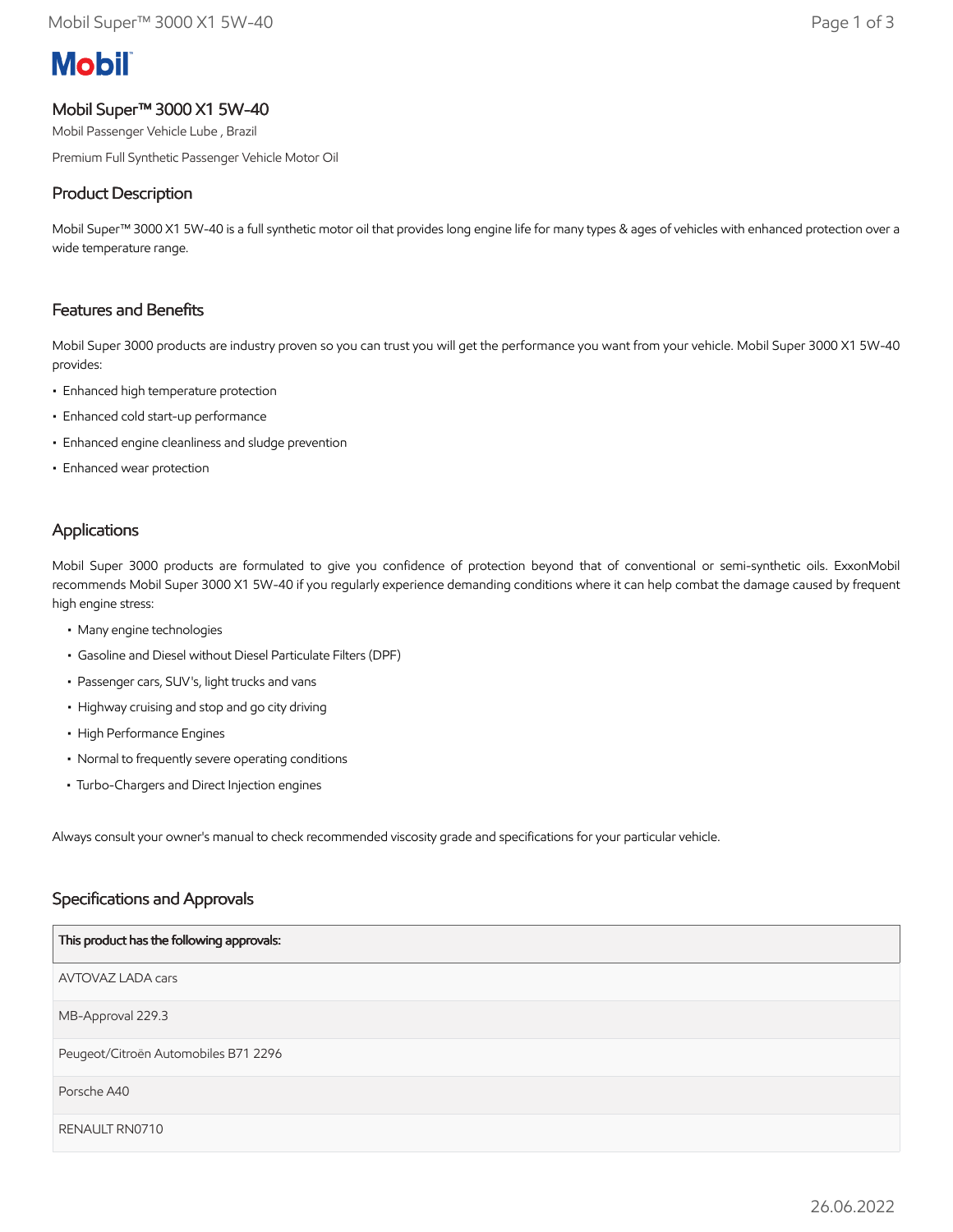| This product has the following approvals: |
|-------------------------------------------|
| RENAULT RN0700                            |
| VW 502 00                                 |
| VW 50500                                  |

This product is recommended for use in applications requiring:

GM-LL-B-025

API CF

| This product meets or exceeds the requirements of: |
|----------------------------------------------------|
| AAE STO 003 Group B6                               |
| ACEA A3/B3                                         |
| ACEA A3/B4                                         |
| API SJ                                             |
| API SL                                             |
| API SM                                             |
| <b>APISN</b>                                       |
| JASO MA2                                           |
| <b>JASO MA</b>                                     |

# Properties and Specifications

| Property                                      |                  |
|-----------------------------------------------|------------------|
| Grade                                         | <b>SAE 5W-40</b> |
| Ash, Sulfated, mass%, ASTM D874               | 1.1              |
| Density @ 15.6 C, g/ml, ASTM D4052            | 0.855            |
| Flash Point, Cleveland Open Cup, °C, ASTM D92 | 222              |
| Kinematic Viscosity @ 100 C, mm2/s, ASTM D445 | 14               |
| Kinematic Viscosity @ 40 C, mm2/s, ASTM D445  | 84               |
| Phosphorus, mass%, ASTM D4951                 | 0.0095           |
| Pour Point, °C, ASTM D97                      | $-39$            |